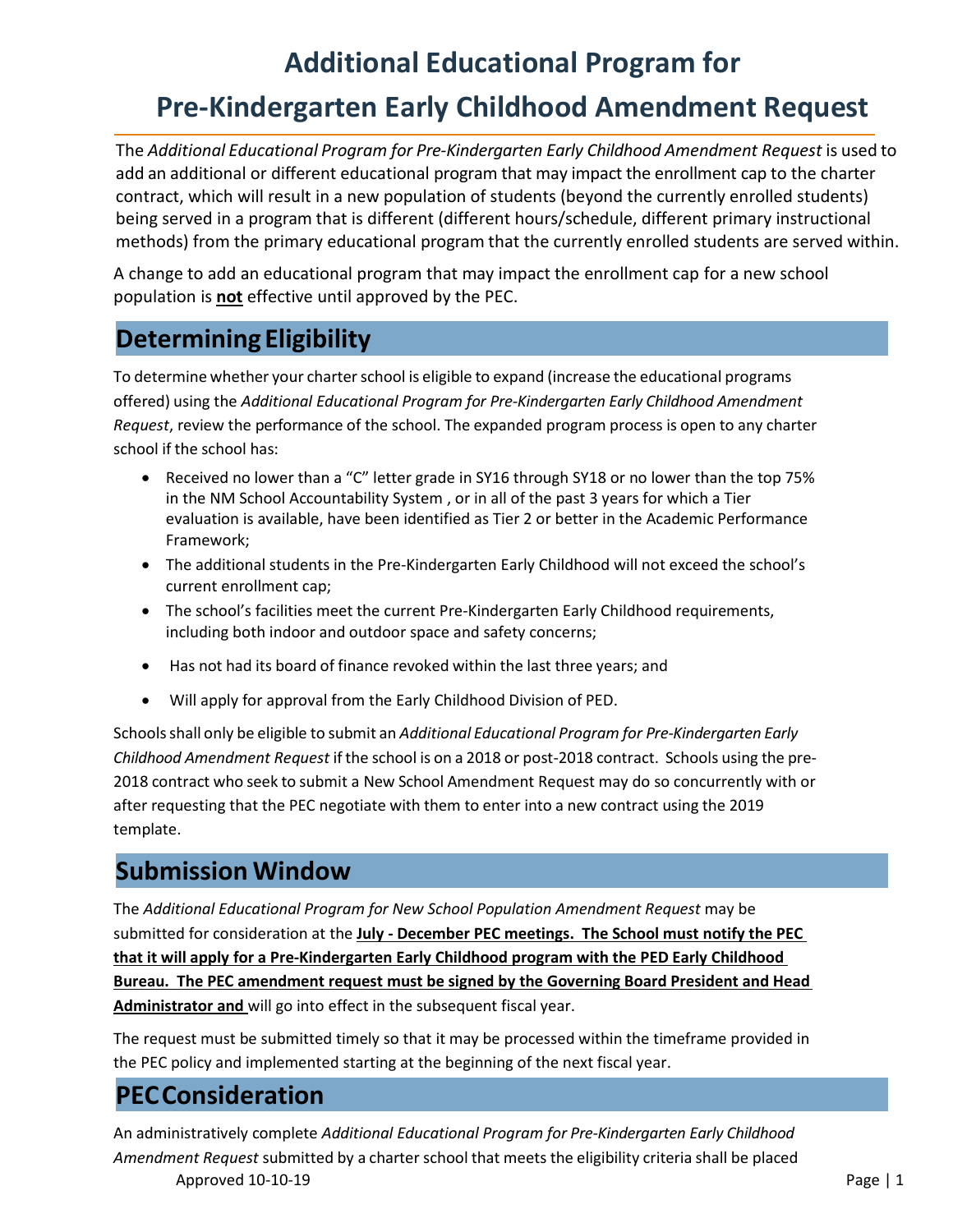on the agenda of the next regular PEC meeting if the complete request was received at least 28 days prior to the meeting, or at the subsequent meeting if the complete request was not received at least 28 days prior to the next regularly scheduled meeting.

- A finding that the Charter School is not in compliance with governance reporting and training requirements **will result in a delay** in consideration of the request until the school comes into compliance, or if the school does not come into compliance, until the last meeting within the contractual timeline for a decision from the PEC.
- All performance data (academic, organizational, and financial) for the last three years including any outstanding complaints or investigations will be provided to the PEC for its consideration of the amendment request.

A recommendation for approval from the CSD does not guarantee the request will be approved by the PEC. The PEC is the final decision maker and is not obligated to accept the recommendations of the CSD.

# **Recommendation and Approval Factors**

The recommendation from the PEC's authorized representatives and the PEC's decision to approve or deny an *Additional Educational Program for Pre-Kindergarten Early Childhood Amendment Request*  will be based on the following considerations, which will be weighed to determine if the applicant has the capacity to implement the requested expansion and ensure continued success in all applicable performance measures:

Has the applicant adequately met its mission;

Will the requested amendment substantially change the mission or educational program of the school;

Is the applicant's academic performance stable or improving;

Has the applicant demonstrated financial stability and good financial management (this will include a review of the financial audits for the past 3 years);

Has the applicant identified a plan for traffic flow and a process for student drop off and dismissal that provides for the safety of its youngest students;

Has the applicant adequately met its organizational performance requirements;

Has the applicant provided evidence of neighborhood notification and support for the new program and enrollment changes;

Has the applicant demonstrated community need, support, and satisfaction; and

Has the applicant demonstrated capacity to successfully implement the requested expansion?

## **Instructions for theRequest**

#### **If you have questions about completing the form or uploading documents, contact**

**[charter.schools@state.nm.us.](mailto:charter.schools@state.nm.us)** Complete all required fields and attachments (denoted by "\*").

#### *Form Fields*

**Field Instructions**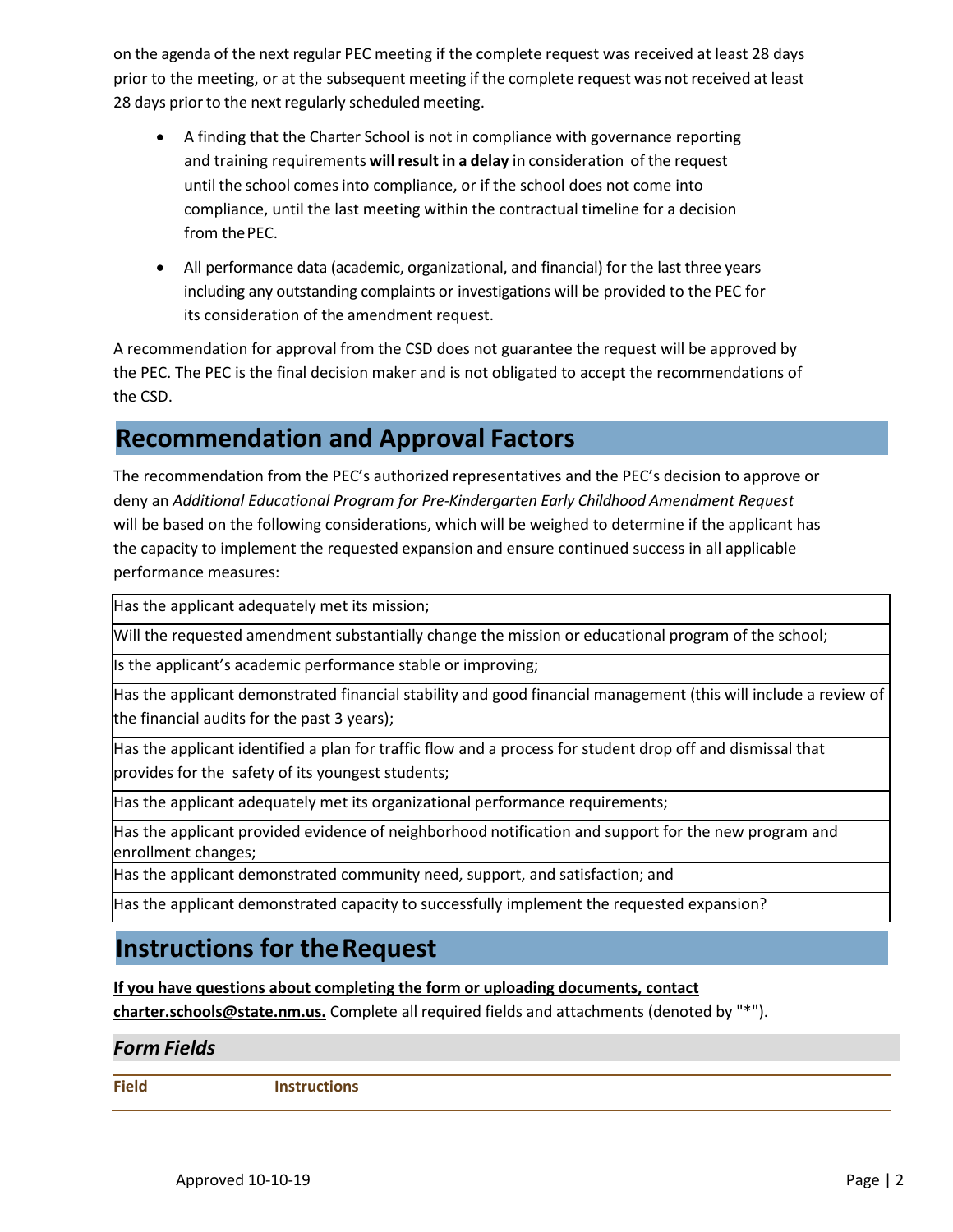| <b>Grade Levels Served</b> | Identify the grades to be served in the additional educational program. This must align |
|----------------------------|-----------------------------------------------------------------------------------------|
| in New Educational         | with the current grade levels identified in the charter contract or be accompanied by a |
| Program*                   | grade level change amendment request.                                                   |
| <b>Additional</b>          | Identify the educational program description you would like included in the contract    |
| <b>Educational</b>         | that describes the educational program to be offered, include a description of the      |
| Program*                   | curriculum, schedule/hours, instructional methods, and assessment methods.              |
| <b>Effective Date*</b>     | Enter the proposed first day of school for the new program.                             |
| Mission*                   | Identify the school's mission, which must not conflict with the proposed new program.   |

#### *Attachments*

#### **Approved Board Minutes\***

Attach evidence that the requested change has been approved by the Charter School Board.

#### **Narrative\***

Attach a narrative that responds to each of the following prompts:

- $\Box$  Describe the rationale for this request.
- $\Box$  Provide a detailed staffing plan consistent with each Staffing Chart submitted with this request. Describe how the staffing (administrative, instructional, and non-instructional), enrollment, and target population needs will be addressed by the following processes:
	- o Recruitment;
	- o Hiring; and
	- o Training.
- $\Box$  If changes to staffing are not needed, provide an explanation.
- $\Box$  Provide a detailed description of how the Charter school will meet the enrollment targets identified in each Enrollment Matrix submitted. Include the following:
	- o A plan for meeting targets;
	- o Necessary advertising and/or promotion to meet the targets;
	- o Number of returning students; and
	- o Anticipated new student enrollment.
- $\square$  Explain how the proposed additional Educational Program will improve student achievement in the target population that will be served by the additional educational program.

#### **Occupancy Documentation**

For the proposed facility, clearly label and provide the following documents:

- $\Box$  Documentation of the capacity load of the facility to document capacity, practical considerations for age-appropriate interaction in the facility, and compliance with PSFA requirements for indoor and outdoor space adequacy that can sustain projected growth in enrollment. Hand-drawn images will not be accepted.
- $\Box$  If an additional facility including portable facility is to be utilized:

Approved 10-10-19 Page | 3